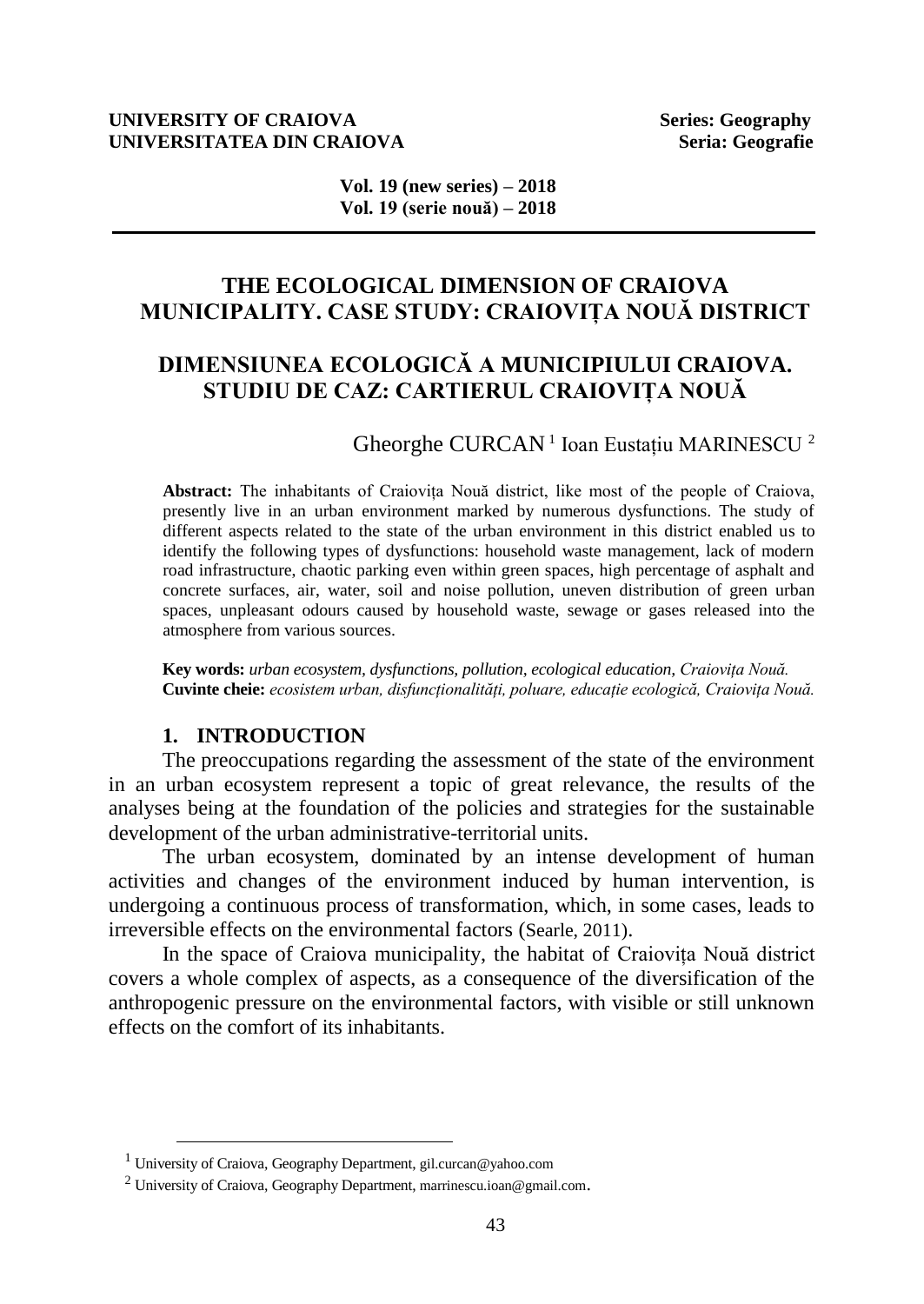# **2. DATA AND METHODS**

Craiovița Nouă is the most populated district of Craiova, with approximately 100,000 inhabitants (Fig. 1), being located in the northwestern part of the city and northeast of Lake Craiovița (Fig. 2). The name of the district comes from the old name of the neighbouring district (Brestei, former Craiovița), which later became "*Craiovița Veche*".



**Fig. 1. Geographical location of Craiova Municipality at national, regional and county level**

In order to carry out this study, there were used the following research methods:

♦ Field survey;

♦ Questionnaire.

Regarding the field survey, the aim was to identify the sources of degradation:

- household sources (amount of household waste, water consumption);

- mobile sources (road traffic);

- quality of environmental factors in the analyzed area (noise pollution and air quality);

- green spaces.

For a more objective analysis of the state of the environment, we also applied a number of 100 questionnaires to people of all ages and with all types of training. The questionnaire was filled in by a number of 50 men and 50 women, the predominating age category being between 40 and 60 years old with a percentage of 50%, followed by people aged between 20 and 40 years old - 25%, then by people under 20 - 25%. In terms of education, people with higher education registered the highest percentage – 50%,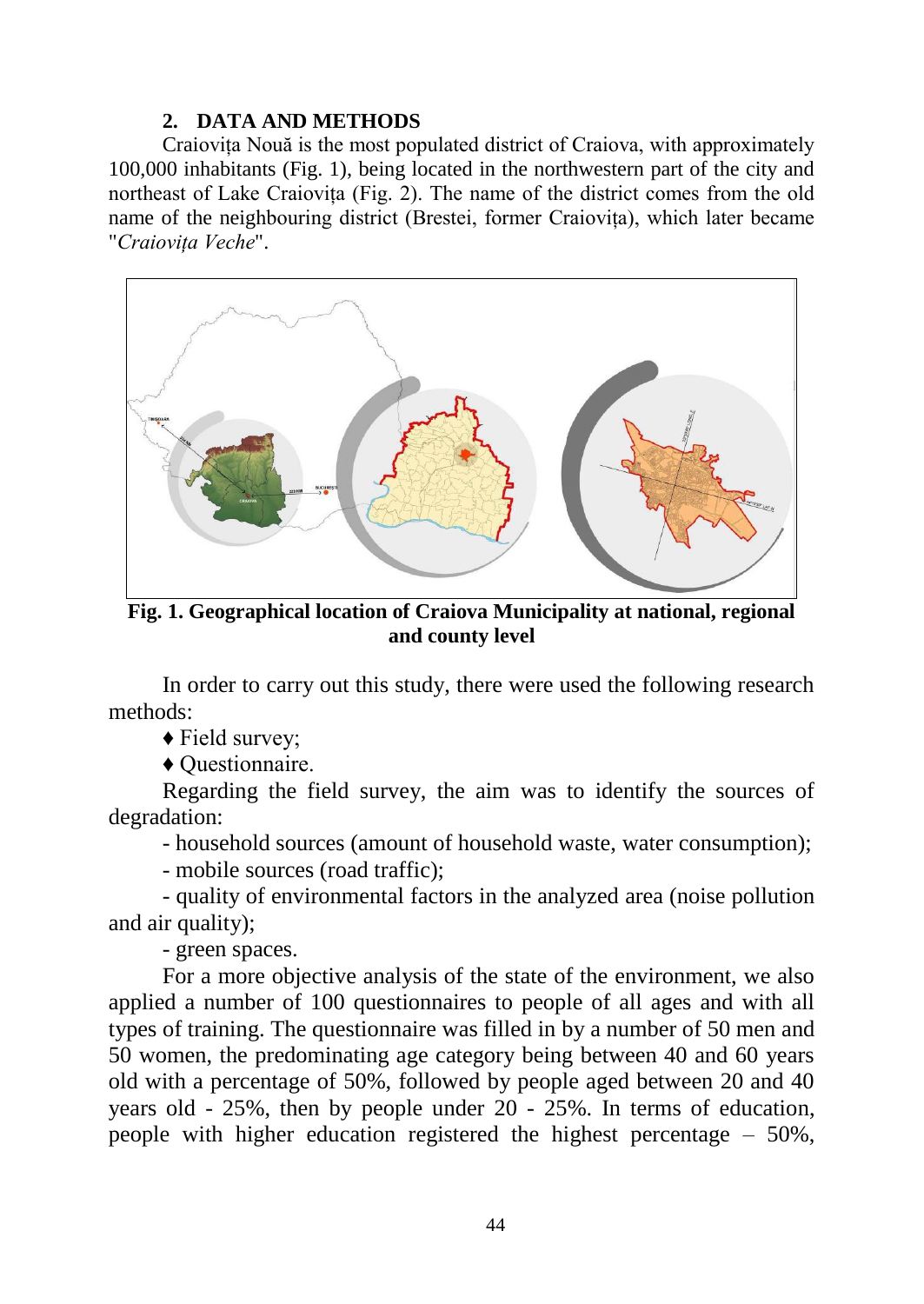followed by those with high school 40%, while those with general or vocational school training each had 5%.



**Fig. 2. Craiovița Nouă District** (Source: Google Earth Map)

# **3. RESULTS AND DISCUSSIONS**

We will further present the main aspects related to the current state of the environment in the perimeter of Craiovița Nouă district, as well as the impact of economic and social activities. Elements such as air, water, sound, waste were taken into account.

*3.1 The main road arteries* from Craiovița Nouă district are:

- Tineretului, Oltenia and Dacia boulevards, as well as George Enescu and Elena Farago streets.

George Enescu Street represents the main connection between Craiovița Nouă district and the central area of the city (Nicolae Titulescu Blvd.).

Tineretului Blvd., Oltenia Blvd. and Dacia Blvd. are disposed on three parallel alignments, namely: Tineretului Blvd.crosses the eastern side of the district, Oltenia Blvd. rosses the ditrict from south to north through the central area, and Dacia Blvd. crosses the district on the western side.

# *3.2 Buildings and green spaces*

There mainly predominate the blocks of flats, green spaces, children's playgrounds, schools (4 general schools and 6 kindergartens), a large number of commercial spaces, two agrifood markets (Bigul Nou complex and Orizont complex), commercial complexes of supermarket-type (Kaufland, Lidl, Auchan, Billa and Peny), several places of worship (Church of St. John Sebastian / Ioan Sebastian, Church of Nicodemus / Nicodim, Greek-Catholic Church of the Annunciation/ Buna Vestire, Church of St. John the Wallachian / Ioan Valahul).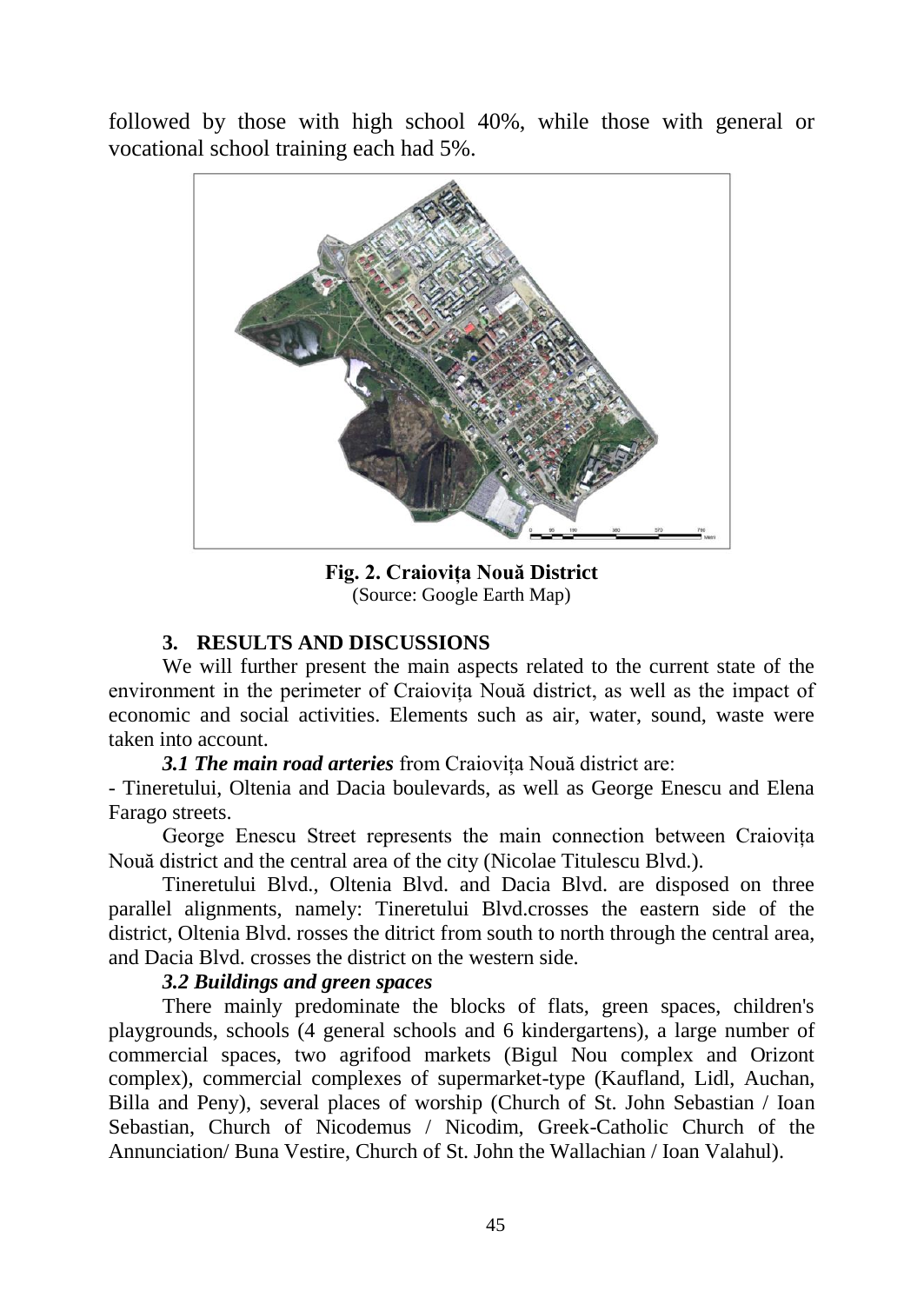There were built many playgrounds, which have swings and other equipments for children.

## *3.3 The characteristics of the streets*

The three main boulevards, Oltenia, Tineretului and Dacia, have two driving directions with four traffic lanes, having a width between 8 and 10 m.

Small parks with a beautiful environmental appearance were built between the two driving directions.

There are also three roundabouts in operation, with ornamental vegetation.

There are many garbage bins installed to maintain cleanliness, but also ecological toilets in areas with heavy traffic.

### *3.4 Pedestrian traffic*

The pedestrian traffic is made on the sidewalks and alleys specially arranged and well maintained by the municipality. There are also elements of urban furniture - the musical fountain, green spaces - fences and protection poles, which delimit the pedestrian pavement network from the road network and do not allow parking of vehicles on these alleys for pedestrians.

*3.5 Public transport* is mainly represented by RAT buses, but they are insufficient in relation to people needs. It should be mentioned that some of these buses are so old that they have a major impact on the environment because of the pollution caused by the exhaust gases.

Public transport raises difficulties for the residents who are interested in reducing travel time. The number of vehicles increased much faster than the length of roads in operation, which has led to a sharp increase in traffic values and thus accidents, blockages and pollution. Transport in the area is also done with taxis, as well as other transport and courier companies (Pătroescu & Marinescu, 2004).

There are 4 large stations for the public transport of the citizens in the main areas of the district: Segarcea Complex, Racheta Complex, Orizont Complex, station 30 – Cinema.

# *3.6 Physical condition of the buildings*

The structure of the buildings in the area is sustainable. The newer buildings are in very good condition. The old buildings are in good or mediocre condition, suffering mainly due to the lack of concern in preserving or maintaining them. From the structural point of view, earthquakes are the main factor affecting their structure, while from the finish point of view, they suffered due to the lack of maintenance of the roofs and drainage systems (gutters and downspouts) that have affected the facades and even the structure. Most buildings are  $Gf + 10$  storeys or  $Gf + 4$  storeys blocks, which are generally well maintained.

*3.7 Waste.* A particularly important environmental problem is the uncontrolled storage of household waste. The location of these uncontrolled dumps is an element of aesthetic pollution of the landscape, but, at the same time, they are potential sources of pollution of environmental factors (Badiu et al., 2016).

With regard to the analyzed area, urban waste is present, but also garbage containers, located mainly behind the blocks of flats, and public trash cans located along the main arteries and in places intended for recreation.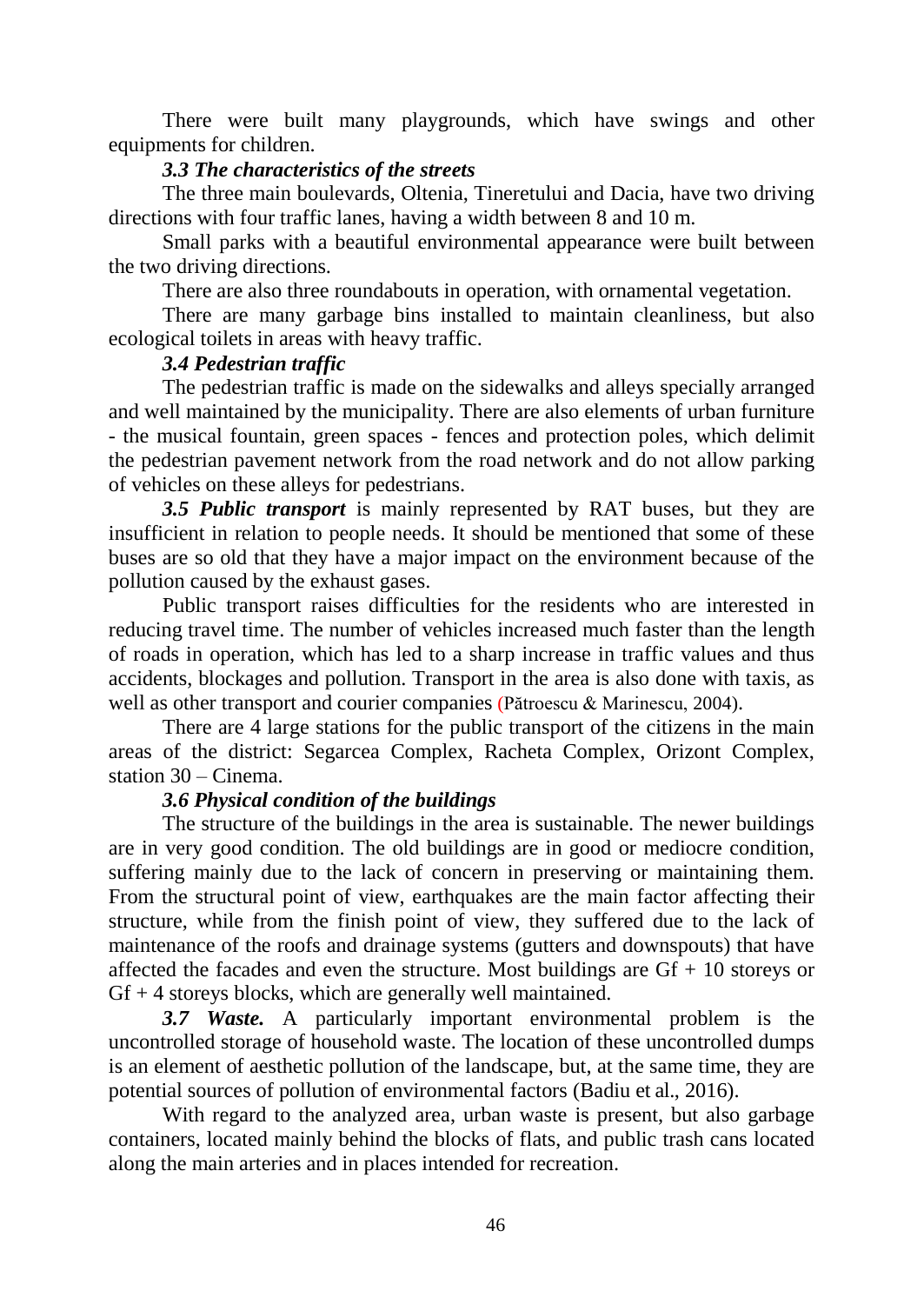Green spaces are represented by the gardens located around the blocks of flats, squares and playgrounds (Marinescu, 2006).

Human pressure is not a major factor of environmental degradation in the studied area due to the fact that most buildings are blocks of flats, which have their own heating systems and do not affect the environment very much. At the same time, household waste is deposited in specially designated areas with mobile or stationary garbage containers. Garbage is picked up in a timely manner and this waste collecting activity is very well monitored. There are also large plastic containers for garbage recycling (plastic - paper - glass) throughout the district. The commercial spaces are equipped with mobile garbage containers.

*3.8. Air quality.* The air quality in Craiova and the suburban area is influenced by anthropogenic activities and the sources of polluting emissions can be grouped into three categories:

- car traffic, with the emission of pollutants specific to fuel combustion;

- various industrial activities, with specific emissions (gases, vapours or particulate matters) depending on the technological processes;

- specific urban activities, with emissions mainly generated by fuel combustion (in centralized or individual systems).

The determinations for particulate matters in the breathed air showed that the highest values were recorded in the area of the triage railway station (1.091mg / m<sup>3</sup>), due to the fact that there are several factors that make the values of the dust in suspension to be higher, namely: heavy traffic, railway traffic, concrete preparation station in the area, as well as the lack of a protection vegetation belt.

# *3.9. Water quality*

The Jiu River is the main river that is located in the immediate vicinity of the city, which also ensures the water supply of this district together with the water supply that comes from Izvarna. Drinking water is ensured from the second source, but it is also often combined with water from the Jiu, which then is treated at the wastewater treatment plant.

# *3.10. Noise pollution*

The noise mapping process in the perimeter of Craiovița Nouă District was carried out on the field in three different points, during the day, at 7 a.m., 2 p.m. and 8 p.m. There were performed 20 measurements for each point, respectively:

- The park next to the Church of St. John Sebastian;

- Bigul Nou intersection (the busiest one);

- Triage Railway station – Craiovița Nouă.

The results clearly show that in terms of noise level, high values are recorded at the busiest intersection in the district where noise is generated by road traffic (93.9 db), while the highest value is registered near the triage railway station, where besides heavy road traffic, there is also rail traffic (99.5 db).

In order to increase the quality of the environment, emissions of polluting substances from motor vehicles can be reduced by creating vegetation belts in the busiest areas or by planting trees on both sides of the streets, introducing traffic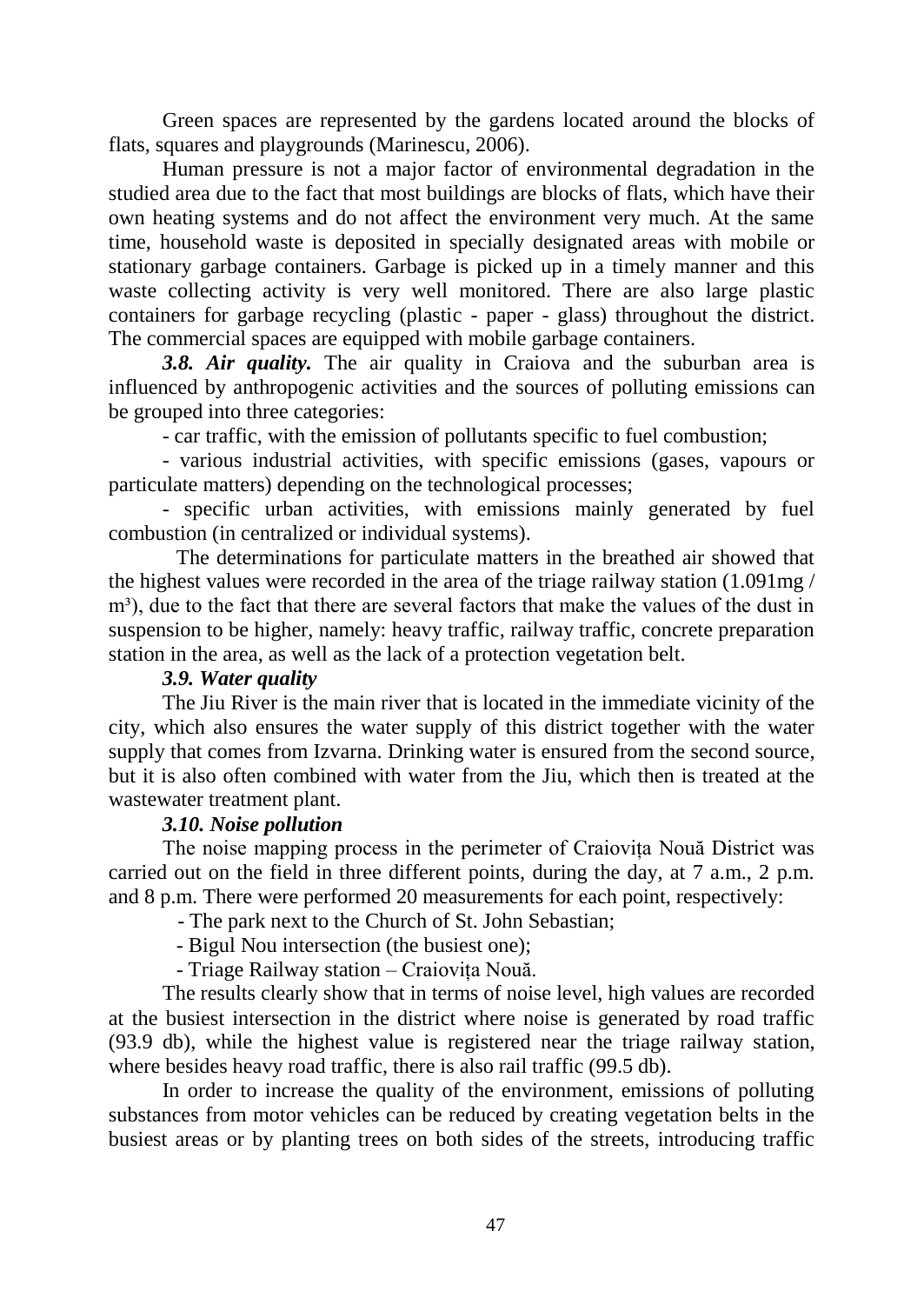restrictions during the busiest intervals or ensuring an optimal surface of green spaces for each inhabitant.

# *Interpretation of the questionnaire*

To the question "*Are you satisfied with the cleanliness of the public spaces?*" most citizens answered that they are rather dissatisfied (60%), 30% of those surveyed answered that they are quite satisfied and 10% are totally dissatisfied.

When asked "*Are you satisfied with the number and quality of green spaces in your district?*" the percentage of those who are rather dissatisfied (40%) is identical to that of those who are quite satisfied (40%), while those who are dissatisfied represent 20% of those surveyed. Thus, it results that there are areas where green spaces are well maintained, but there are also areas where their maintenance is not proper.

30% of the population in the studied area is rather dissatisfied with the *quality of drinking water*, while 20% is satisfied, respectively dissatisfied and 10% rather satisfied.

*The main source of noise* seems to be road traffic in the proportion of 90%, while buildings account for 10% of the noise registered in the district.

*Road traffic* affects the inhabitants as follows: noise 40%, pollution caused by exhaust gases, as well as congestion during peak hours 20%, and accidents 10%.

*To improve the quality of the environment,* the most important things seem to be: ecological education 50%, proper management of urban waste 30% and the use of renewable energy sources 20%.

Most respondents *want to recycle paper, plastic and glass in the household* (80%) and 20% recycle depending on the available time.

To the question "*What suggestions related to environmental conditions (air, water, noise, waste, green spaces), would you give to the authorities?*" the most common answers were related to:

- $\triangleright$  increasing the surface of parks and green spaces (30%);
- $\triangleright$  the intensification of educational programs and the improvement of selective waste collection account each for 20%.
- $\blacktriangleright$  the increase in the frequency of public transport 10%.
- $\triangleright$  the increase of parking spaces and the promotion and creation of conditions for the use of bicycles, each with 5%.

# **4. CONCLUSIONS**

This study analyses the state of the environment and the dysfunctions of a segment of the urban ecosystem in Craiova. Using methods and means by which the perception of resident communities and the awareness of environmental issues can be assessed, it was possible to select the following aspects:

 $\triangleright$  the ecosystemic approach of the urban environment allowed the complex analysis of the natural and anthropogenic factors that influence its sanogenesis state;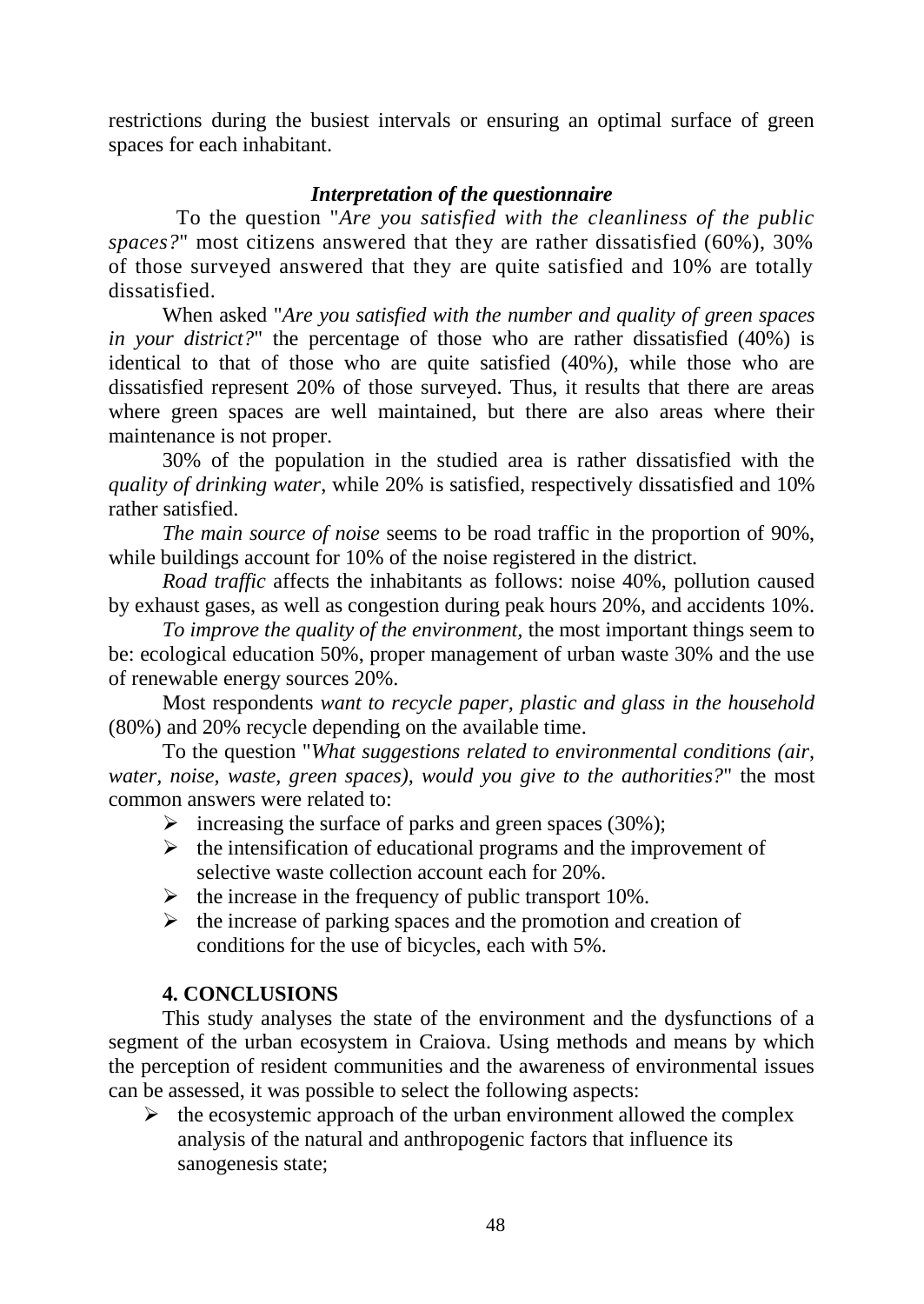- $\triangleright$  the extension of the built surfaces to the detriment of the natural ones has led to environmental dysfunctions that, presently, the residents have to endure or to remedy;
- $\triangleright$  the main problems that characterize the environment of Craiovita Nouă district today are related to urban development: relatively small area, exclusively vertical development, reduction of oxygenating surfaces, insufficiency of green spaces, poor sanitation, heavy road traffic, air pollution generated by multiple sources, but especially by road traffic;
- $\triangleright$  there were identified the areas vulnerable to technogenic risks, the sources of which were prioritized as follows: gas stations, car washes, thermal power plants, apartment thermal plants, material warehouses of some enterprises, as well as the location of a railway line in its immediate vicinity, without a protective belt;
- $\triangleright$  the change for the better of a society is objectively related to its educational level. The knowledge of the population about the environment, but especially the skills, attitudes and motivations expressed in this direction, represent the measure of an educated society, which is concerned with its sustainable development.

#### **REFERENCES**

ARNBERGER A., MANN C. (2008), *Crowding in European forests: A review of recent research and implications for forest management and policy.* Forestry, 81, p. 559–571

ARNBERGER A., BRANDENBURG C. (2007), *Past on-site experience, crowding perceptions and use displacement of visitor groups to a peri-urban national park.* J. Environ. Management, 40, p. 34–45

ATIQUL HAQ S.M. (2011), *Urban green spaces ad an integrative approach to sustainable environment.* J. Environ. Protect., 2, p. 601–608

BIERWAGEN B.G. (2006), *Connectivity in urbanizing landscape: The importance of the habitat configuration, urban area size, and dispersal, Urban Ecosyst,* Duluth, p. 214-221

BADIU D.L., IOJĂ C.I., PĂTROESCU MARIA, BREUSTE J., ARTMANN J., NIȚĂ M.R. (2016), *Is urban green space per capita a valuable target to achieve cities ' sustainability goals? Romania as a case study,* Ecological Indicators 70, p. 53-66

CHIESURA A. (2004), *The role of urban parks for the sustainable city,* Landsc. Urban Plan. 68, p. 129–138

GORDON C., GREENING K.L. (2009), *Towards an integrated understanding of green space in the European built environment.* Urban For Urban Green, 8, p. 65–75

HAMMITT W.E., BACKLUND E.A., BIXLER R.D. (2004), *Experience use history, place bonding and resource substitution of trout anglers during recreation engagements.* J. Leis. Res., 36, p. 356–378

IANOȘ I. (2004), *Dinamica urbană*, Editura Tehnică, București, p. 138-156

JAMES P., TZOULAS K., ADAMS M.D., BARBER A., BOX J., BREUSTE J., ELMQVIST T., FRITH M., LOURES L., SANTOS R., PANAGOPOULOS T. (2007), *Urban parks and sustainable city planning—The case of Portimão, Portugal*. WSEAS Trans. Environ. Dev., 10, p. 171–180

MARINESCU I. (2006), *Dysfunctions of urban environment. Case study - Craiova municipality,* Editura Univeristaria, Craiova